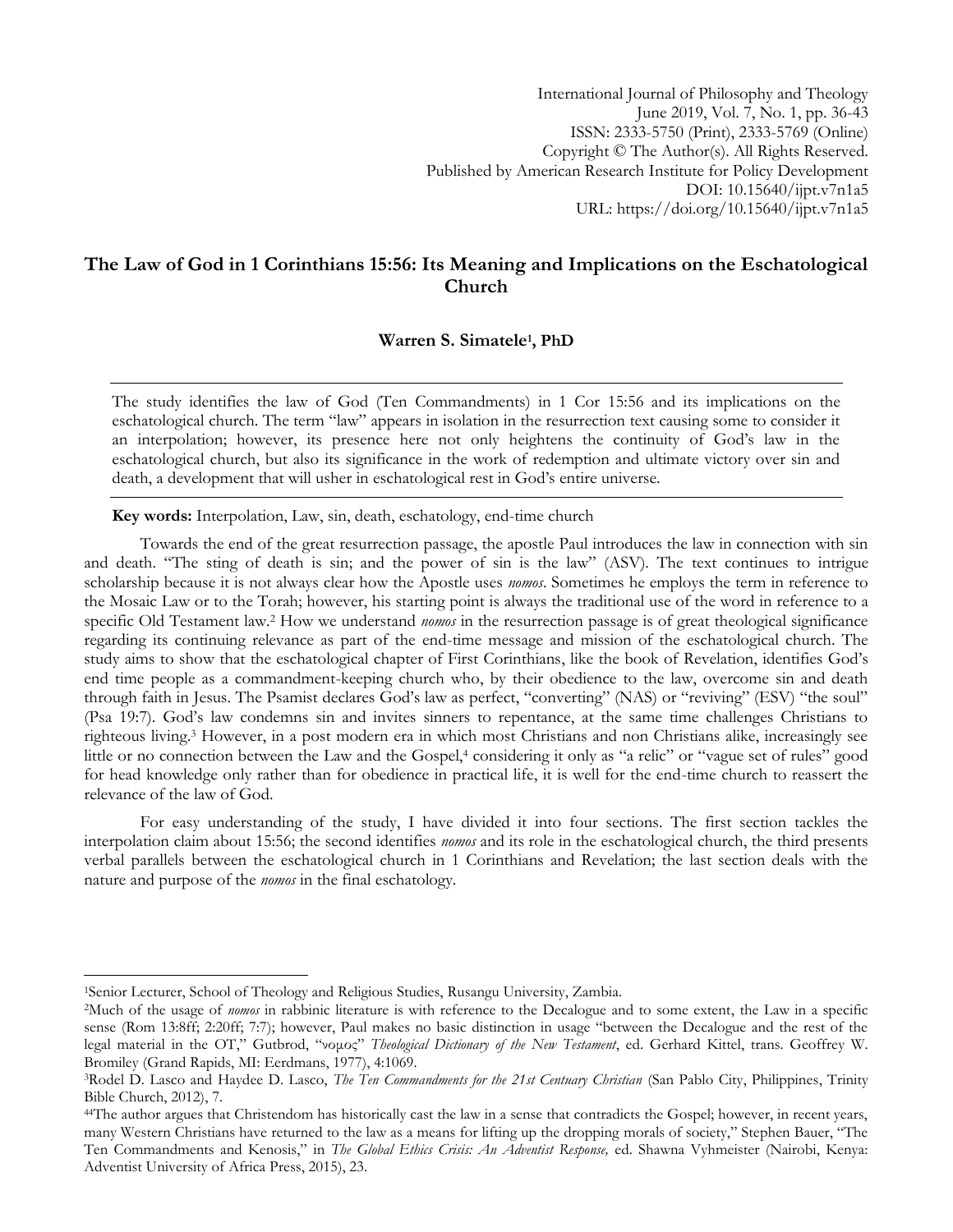$\overline{a}$ 

#### **1 Corinthians 15:56 as an Interpolation**

The claim for interpolation aims at minimizing the force of Paul's argument for the law in the resurrection considering it misleading and a late addition.<sup>5</sup> Time and space do not permit a protracted thesis on the matter, as such, I am in agreement with the good work of Jerome Murphy-O'Connor who successfully over threw all such interpolation claims.<sup>6</sup> For our purpose, a few arguments for the unity and integrity of the book will suffice.

First the author introduces himself as "Paul, called to be an apostle of Jesus Christ" (NAS). Second a characteristic phrase *peri de* "now concerning" (7:1, 25; 8:1; 12:1; 16:1, 12), recurs frequently as a partition marker indicating that Paul responds to a letter from Corinth, <sup>7</sup> even though some scholars object to the formula.<sup>8</sup> The theory maintains that Paul responds to an oral report given to him from Chloe's household in chapters 1-6 and to a letter from Corinth in chapters 7-16.<sup>9</sup> After discussing various issues, Paul presented his key theological motif—the resurrection of the dead in which the last Adam became a life-giving spirit. Its position at the end of the letter does not suggest triviality, but strategically so placed as the goal of the entire discourse; with double effect, the resurrection as a message for spiritual transformation of the Corinthian believers, and also as a message for the physical resurrection of the body at the *Parousia*. 10

Third the United Bible Societies divides chapter 15 into three sections (1-11; 12-34; and 35-58), and Nestle Aland27 into two sections (1-34; and 35-58), and in both versions, the word *egeiro* in its various forms occurs twenty times (vv. 15:4, 12, 13, 14, 15\*3, 16\*2, 17, 20, 29, 32, 35, 42, 43\*2, 44 and 52) making the resurrection a common theme in all the sections of the chapter. Fourth the introduction of the current section in vv. 35 and 36 deals with death and resurrection just as in the first section of the chapter (vv. 1-12), and in both sections the name of *Christos* is mentioned as the one which grants victory over sin and death (vv. 3, 12, 13, 14, 15, 16, 17, 18, 19, 20, 22, 23\*2, 31, 57).

Fifth the word *hamartia which is mentioned in connection with nomos occurs in the two (NE) or three (USB) sections of the chapter (vv. 3, 17, 34, 56). Harmatia purposely appears in v. 56 to show a link with nomos. Paul himself brought in the subject of nomos at the end as a climax of his argument which until now, seems to have featured in the background.*<sup>11</sup> *The law being the power of sin makes it a deadly force, for it works out wrath (Rom 4:15) (more on this point later).* 

<sup>5</sup>Scholars explain the presence of the text in various ways: It is an interpolation either by Paul himself or a redactor, or a Greek or Jewish idea known to Paul and perhaps to the readers, or an important theological idea he could not skip, or a connecting link between the verse and the epistle itself or an incomprehensible idea to the Corinthians (Chris Alex Vlachos, "Law, Sin, and Death: An Edenic Triad? An Examination with Reference to 1 Corinthians 15:56," Journal *for the Evangelical Theology* 47/2 (2004), 277- 298.

<sup>6</sup>Consensus has not been reached on the date of Corinth and it is not the focus of this study. Interpolation claims were overturned by Jerome Murphy-O' Connor, "Interpolations in 1 Corinthians," *Catholic Biblical Quarterly* 48, no. 1 (1986): 81-94, accessed September 1, 2013, ATLA Religion Database With ATLASerials, EBSCOhost.

The argument hinges on the frequency of  $\pi$ spi δέ (six times in the last ten chapters and twice in other Pauline works (e.g. 1 Thess 4:9; and 5:1; and as περί γάρ, "For as touching" in 2 Cor 9:1). Hurd, *Origin of 1 Corinthians,* 63; see also Roy E. Ciampa and Brian S. Rosner, "The Structure and Argument of 1 Corinthians: A Biblical/Jewish Approach," *New Testament Studies* 52, no. 2 (2006): 206, accessed September 1, 2013, ATLA Religion Database With ATLASerials, EBSCOhost.

<sup>8</sup>See Margaret M. Mitchell, for example, who sees no structural link to *peri de* in 1 Corinthians; Margaret M. Mitchell, "Concerning περί δε in 1 Corinthians," *Novum Testamentum* 31, no. 3 (1989): 256, accessed September 1, 2013, ATLA Religion Database With ATLASerials, EBSCOhost.

<sup>9</sup>Roy E. Ciampa and Brian S. Rosner, "The Structure and Argument of 1 Corinthians: A Biblical/Jewish Approach," *New Testament Studies* 52, no. 2 (2006): 206, accessed September 1, 2013, ATLA Religion Database With ATLASerials, EBSCOhost.

<sup>10</sup>Karl Barth consents that Paul's crowning issue in 1 Corinthians comes in chapter 15. The resurrection is for him the main issue from which Paul "proceeds and hacks back." Karl Barth, *The Resurrection of the Dead,* trans. H. J. Stenning (Eugene, OR: Wipf & Stock, 1933), 113. He goes on to say the resurrection is eschatological not in the sense of an afterthought discussed after important issues, rather it refers to the teaching of the last things—at the same time it is the "beginning of the last things which are, at the same time, the first"; furthermore, he argues that the reality of death and the dead in chapter 15, contrasts with chapter 14 which discusses the various opportunities of life for the Corinthian believer. Ibid.

<sup>11</sup>Raymond F. Collins, "First Corinthians," *Sacra Pagina*, ed. Daniel J. Harrington, S.J., Collegeville, MN: The Liturgical, 1999), 582; Soards, *1 Corinthians,* 352.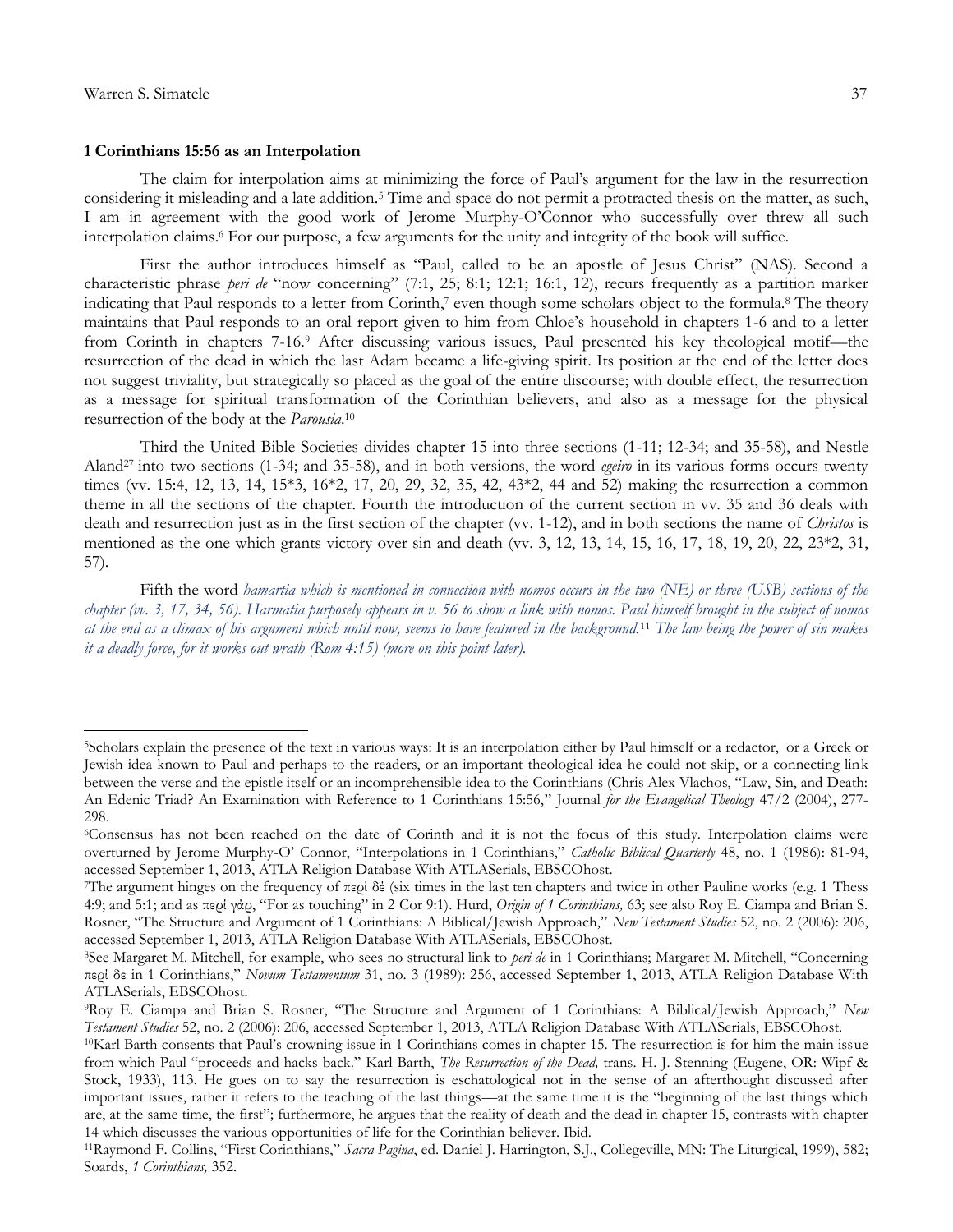Finally, aware of the theoretical complications in determining the structure,<sup>12</sup> I take a middle path that builds around a specific theme which reverberates throughout the book, yet respecting *peri de* as a partition marker. Even though the book constitutes a wide range of topics seemingly unrelated, there is no doubt that all the Corinthian issues stem out of a common problem—lack of spirituality.<sup>13</sup> As such, only a spiritual resurrection<sup>14</sup> would awaken them from spiritual demise. When the resurrection is seen as the organizing theme, the entire Epistle may be described as a conflict-packed letter whose fundamental purpose is spiritual resurrection or transformation of the believer. <sup>15</sup> Transformation would inevitably lead to unity and healing of the community of faith (1:10) through the message of the cross as the antidote to divisions and other ethical problems which were plaguing the church (1:18).

# **The Identity and significance of Nomos in the Text**

Having resolved the question on the unity and integrity of the text, the study now turns to the second *question. Which law does Paul refer to in v. 56, which, when it is violated brings about sin and death as its judgment or sting? The answer to this question is debatable, probably because nomos* occurs in Chapter 15 only here (v. 56), in contrast with *harmatia* and *thanatos* with multiple occurrences. For example *harmatia* is mentioned several times in the chapter in connection with the death of Christ on the cross (v. 3), with the resurrection of Christ (v. 17), with living righteous lives (v. 34), and lastly with reference to the final resurrection of the just (v. 56). *Thanatos* appears with reference to man as its bringer (v. 21), as God's last enemy to be destroyed (v. 26), as a defeated foe when saints wear resurrection bodies (v. 54), and as having lost its venom (v. 55) with which it stings its victims (v. 56).<sup>16</sup> To the contrary, *nomos* is lexagomenon in the chapter for this reason careful exegesis is necessary to determine its correct identity and meaning. Does the word refer to the Mosaic code<sup>17</sup> or to the Torah in general?

First it must be noted that of the eight (8) occurrences of *nomos* in the entire book of First Corinthians (9:8, 9, 20\*4; 14:34, and 15:56), Paul uses it only here in v. 56 in connection with sin. For this reason I dispute the view that *nomos* in this context refers to the Mosaic system of laws or the Torah. <sup>18</sup> *While there is a sense in which nomos in the book is used in reference to the Mosaic code (e.g. 9:20), and to the torah (e.g. 9:8, 9; 14:34), yet in v. 56 it is not. Following are the reasons why it is not: (a) Paul despises certain parts of the Mosaic law that were specifically Jewish. This category touches ceremonial laws relating to circumcision, festivals, new moons, foods, and special sabbaths (1 Cor 7:19; Gal 2:11-14; Col 2:14-16),<sup>19</sup> hence the law in v. 56 cannot be the entire Mosaic code; (b) while condemning certain parts of the Mosaic code as irrelevant, the apostle respects the "keeping of the commandments of God" (1 Cor 7:19), which he identifies as "the law of God" or "the law of Christ" (9:21). The word entolēs* for commandments (7:19) identifies specific commandments of the Decalogue (moral law) rather than the entire Mosaic code because the Ten Commandments serve as a standard of judgment.<sup>20</sup> Also, (c) *Paul uses hamartia elsewhere in the book in connection with judgment, and relates it to the violation of specific commandments. For example, he urges believers to shun fornication for it is a sin against one's body (6:19). The covetous person, the idolater, the adulterer, and the robber* (vv. 9,10; cf. 5:10, 11; 15:34) are included on the list of sinners who will be excluded from the kingdom of God. He calls all such violaters, the *adikos* (the unrighteous, 1Cor 6:9), a term which has the OT view of sin as a "violation of the divine law" (cf. Mt. 5:45; Acts 24:15; 1 Cor. 6:1, 9; 2 Pet. 2:9).

<sup>16</sup>1 Cor 9:8, 9, 20; 14:21, 34; 15:56 (Moulton and Geden, *Greek Concordance,* s.v. "νομος."

<sup>12</sup>For the discussion of other partition theories, see Thiselton, *1 Corinthians,* 36-39.

<sup>&</sup>lt;sup>13</sup>The contrast between the "natural man" and the "spiritual man" (1 Cor 2:14, 15) suggests that there were two groups of believers in the church. The former relied on the wisdom of the world to understand the things of God, but the latter on the Holy Spirit (vv. 5, 12). However, Paul describes the entire congregation as "carnal" suggesting a more acute spiritual problem (3:1-3). Hence, he cannot teach them hard doctrinal lessons, but lighter topics which relate well to the image of milk given to babes. Their carnal condition fueled conflicts and divisions (v. 4). A spiritual resurrection was the only remedy for them. <sup>14</sup>Barth, *The Resurrection,* 113.

<sup>15</sup>In support of 1 Corinthians as a "problem-oriented letter" rather than "a progress-oriented letter," Ben Witherington III pictures Paul as one attempting to calm "conflict in the Corinthian Christian community" from whom he parted for some time, but the situation worsened (according to 2 Corinthians) after receiving 1 Corinthians. Witherington, *1 and 2 Corinthians*, 73.

<sup>17</sup>I use Mosaic code in reference to both the ceremonial laws and the Ten Commandments.

<sup>18</sup>9:8, 9, 20; 14:21, and 34; so Vlachos, "Law, Sin, and Death: An Edenic Triad? An Examination with Reference to 1 Corinthians 15:56," *Journal for the Evangelical Theology* 47/2 (2004), 277-298.

<sup>19</sup>ESV notes on 1 Cor 9:20, 21.

<sup>&</sup>lt;sup>20</sup>In Rom 7:8-13, 13:9, Eph 2:15, and 6:2, *έντολη* is used in reference to the expression "You shall love your neighbor as your-self" which summarizes the six items of the second tablet (Meinrad Limbeck, "*ἐ*ντολη, ης, ή," *EDNT*, 1:460).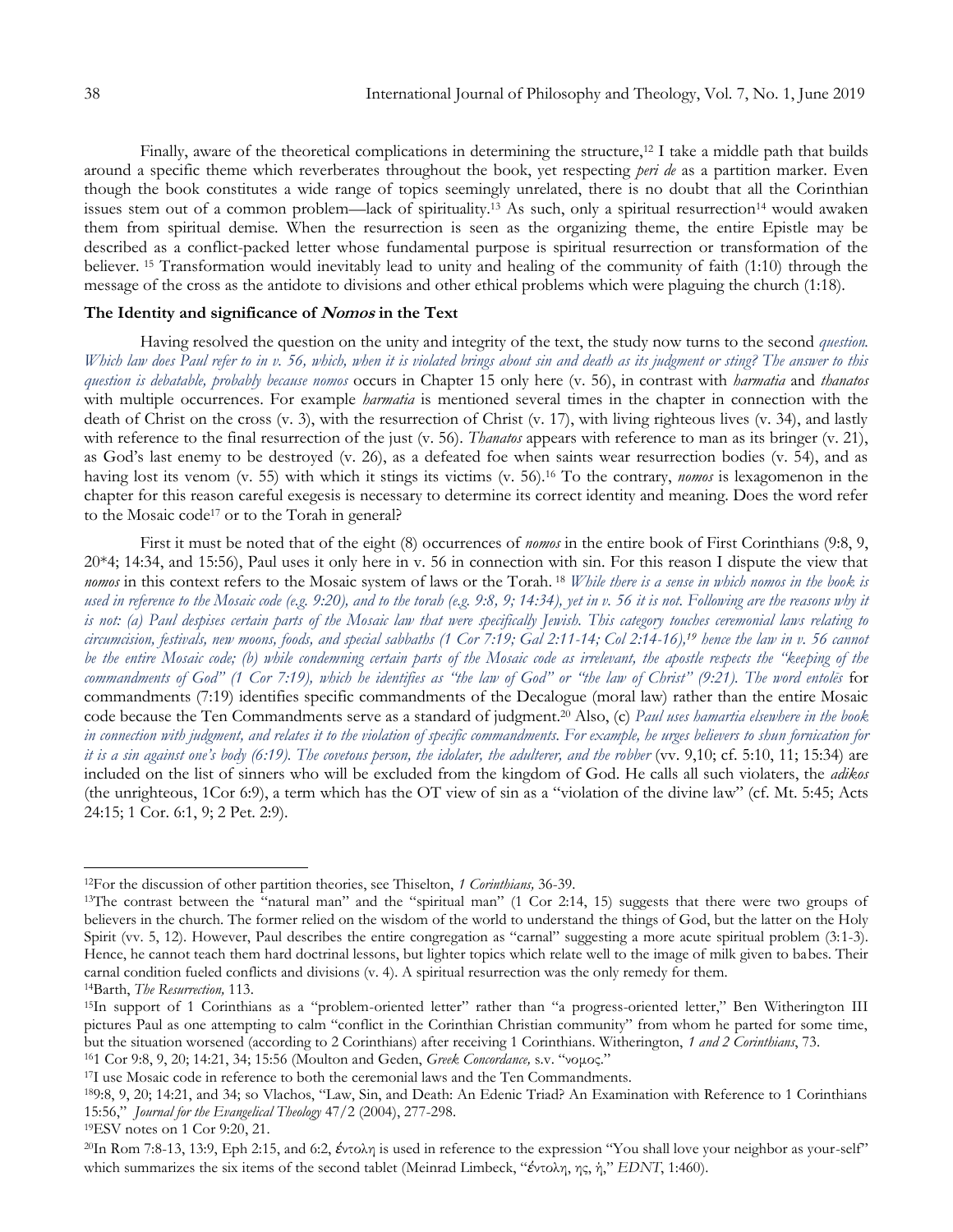*T*his is what some of the Corinthians were before they were washed, sanctified and justified in Christ (6:11). In a sense, they had been guilty of the second, the sixth, the seventh, the ninth, and the tenth commandments.

The apostle James, in the wider context of Scriptures, would consider them guilty of breaking the whole law, having violated only a few (James 2:11). Paul's statements that "Christ died for our sins" (1 Cor 15:3), that you are still "in your sins" if Christ is not risen (15:17), and his invitation to them to "awake to righteousness, and sin not" (15:34), suggest that Corinthians were guilty of violating the Ten Commandments, the standard of God's judgment.

*Second the mosaic code perspective contradicts what Paul says in 2 Cor 3:6, a related text in which "the letter kills, but the spirit gives life" (NAS). The letter that kills refers to the law which was written on tables of stone (3:3, 7), namely the Decalogue, or the old covenant (vv. 6-9). Paul makes no case against the Ten Commandments for it is holy (Rom 7:12), and it identifies sin (7:7). His contention is that so long as the law remained written on stones but not internalized in their lives, it was useless for it could not save them.<sup>21</sup> The law intensifies sin to the point of rebellion against God and holds the sinner to his sin, yet it has no power to give life, but*  condemnation *and death through sin (Rom 7:9f; 1 Cor 15:56; Rom 8:1).*<sup>22</sup> *However, even though the law's task seems negative in convicting the sinner of sin, yet its purpose is positive in that it points the sinner to no one else for victory over sin, not even to own works, but alone to Jesus Christ, the gift of God (15:57). When the law is silhouetted against Christ's death, not only do we see an unbreakable link between the law and the Gospel, but also that the cross confirms the law.*<sup>23</sup> *Thus Paul can say to the Corinthians that the letter kills but the spirit makes alive.*

*Corinthians violated the Ten Commandments through divisions, hero worship, lawsuits, sexual immorality, incest, idolatry, disorderliness in church etc. Their rebellion intensified the power of sin on them, resulting in death reigning over their mortal bodies; yet by accepting Paul's message of the resurrection from their spiritual death, they received pardon and transformation; death whose sting is sin, could no longer touch them.*<sup>24</sup> *Instead they could sing a victorious rejoinder over the grave (v. 55), because of Jesus Christ (v. 57).* 

*Figure 1 is a schema summarizing the relationship of the law, sin and death. The schema simply means that, in the present age, violating the law of God produces sin, the sting* of death. The word *kentron* or "sting" appears 4 times in the NT (Acts 26:14; 1 Cor 15:55, 56; Rev 9:10) as an image of something hurtful, poisonous or violent. <sup>25</sup> Paul uses this figure to indicate the awful reality of the reign of death. He compares sin to a sting or poison injected into the victim by a stinging insect or serpent to cause death.<sup>26</sup> However, the victorious taunt suggests that despite the deadly power of sin which causes death, it can be reversed by the power of Christ.<sup>27</sup> His death and resurrection broke the grip of sin and death on behalf of those who believe in Him as their Savior (15:3, 4).



*Third, Paul uses a similar construction of "sin and law" in Rom 7:7-11. Here, nomos and entolēs are synonymous with covetousness, one of the Ten Commandments.* Paul describes his own struggle with sin using the word *epithumia* (covet) which, in this context means "a desire for something forbidden or simply inordinate craving or lust."<sup>28</sup>

 $\overline{a}$ 

<sup>27</sup> Thiselton, *1 Corinthians,* 1300.

<sup>21</sup>Philip Edgcumbe Hughes, *Paul's Second Epistle to the Corinthians: The English Text with Instruction, Exposition and Notes,* The New International Commentary on the New Testament , ed. F.F. Bruce (Grand Rapids, MI: Eerdmans, 1962), 100; also "Tables of Stone," [2 Cor 3:3], *Seventh-day Adventist Bible Commentary* (SDABC), rev. ed., ed. Francis D. Nichol (Washington, DC: Review & Herald, 1980), 6:844.

<sup>22</sup>Gutbrod, *TDNT*, "νομος," 4:1074.

<sup>23</sup>Ibid., 1076.

<sup>24</sup>David W. Torrance and Thomas F. Torrance, ed., *Calvin's Commentaries*, vol. 9, *The First Epistle of Paul The Apostle to the Corinthians*, trans. John W. Fraser, eds. (Grand Rapids, MI: Eerdmans, 1972), 347.

<sup>25</sup>Horst Balz, "κέντρον," *EDNT,* 2:282.

<sup>&</sup>lt;sup>26</sup>Lothar Schmid, "κέντρον," *TDNT*, 3:667; or that "Death does not prod one along but penetrates its victim with fatal venom," Chris Alex Vlachos, "Law, Sin, and Death: An Edenic Triad? An Examination with Reference to 1 Corinthians 15:56," *Journal for the Evangelical Theology* 47/2 (2004), 277-298; also Anthony C. Thiselton, *The First Epistle to the Corinthians,* The New International Greek Testament Commentary (NIGTC) (Grand Rapids, MI: Eerdmans, 2000), 1300.

<sup>28</sup>Bauer, BDAG, s.v. "ἐπιθυμία."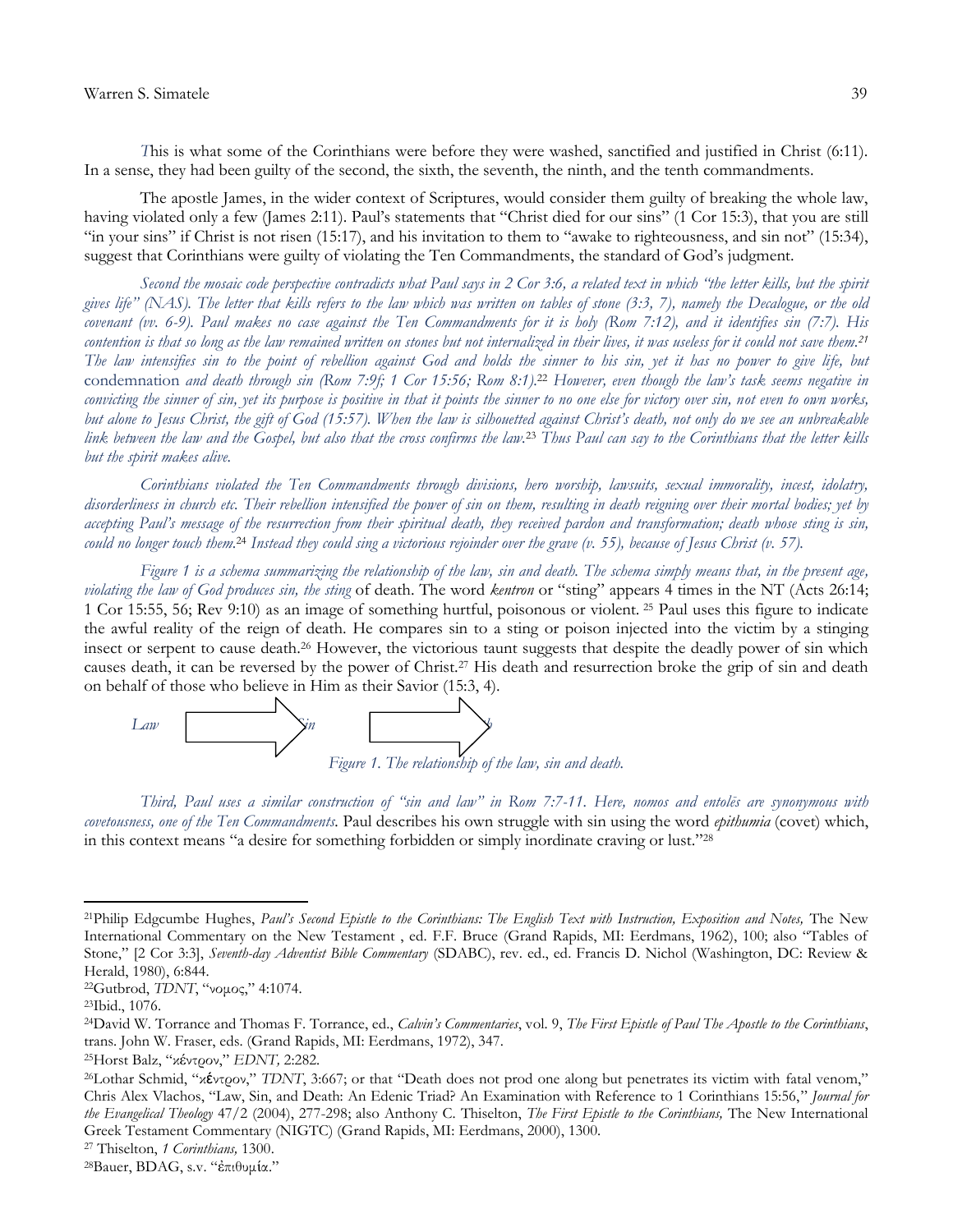Since the Roman audience was Jewish, it is difficult to know why Paul cited the tenth commandment rather than the one on idolatry or Sabbath observance, commandments that were popular in Jewish theology. Probably he saw in the tenth commandment not only a summary of the Decalogue, but also the root of sin, for it curbs the desire to sin before it matures into the actions prohibited by the nine commandments.<sup>29</sup> In fact, the OT and Judaism viewed *epithumia* as "the main sin" which resides in man; it is "anxious self-seeking" and reveals man "as he really is."<sup>30</sup> Such knowledge would have influenced him to use it as a model sin that hinders commitment to the highest being.<sup>31</sup>

*This interpretation of sin and the Law in Romans throws light on the identity of the law in 1 Cor 15:56. Rather than the Mosaic code or the Torah, it seems to me that Paul has in mind covetousness (Decalogue) as the "strength of sin"<sup>32</sup> that leads to death, for he says: "For sin, taking occasion of the commandment (covetousness) [emphasis mine], deceived me, and by it slew me" (Rom 7:11). Paul uses epithumia and entolēs* interchangeably to refer to covetousness. In 1 Cor 5:10, 11; cf. 6:10, he employs *pleonektēs* (covetousness) to refer to some specific sins. While *epithumia* covers all types of sins in Romans, *pleonektēs* is limited to greedy for power and wealth in 1 Corinthians, but it is juxtaposed with fornication and other sins that lead to destruction.<sup>33</sup> This suggests that the law in v. 56 is the Ten Commandments.

# **Parallels Between 1 Corinthians and Revelation**

I have categorized the parallels into two groups: verbal and thematic parallels. The first category (verbal) of parallels is built on words that occur in the two books (1 Corinthians & Revelation). The second category of parallels is based on broad themes that are embedded in the two books.

*(a) Verbal parallels*

When the resurrection is taken as the organizing theme of 1 Corinthians, the entire book may be seen as an eschatological book cast in the context of conflict between Christ and Satan much like the book of Revelation. The assertion for conflict is supported by the war language *salpigx* (trumpet) and *nikos* (victory) arising from the resurrection passage and indeed in the wider context of the book itself. Of the eleven occurrences of the word *salpigx* in the NT, three are in First Corinthians (I Cor 14:8; 15:52\*2) and six in Revelation (Rev 1:10; 4:1; 8:2, 6, 13; 9:14). In antiquity the trumpet signaled the army to prepare for battle and to attack. Not only did the trumpet sound strengthen the battle cry, it also terrified enemies throwing them into confusion, or signaled a retreat to end the battle, to regroup and march back to camp.<sup>34</sup> Paul gives an eschatological significance to the trumpet in 1 Cor 15:52. It is the *eskate salpiggi* (last trump) for it serves as a marker of transformation of the living and rising of the dead. Although it is not clear who blows the eschatological trumpet (1 Cor 15:52;. 1 Thess 4:16), yet its sound signals the end of the age [conflict] as in the case of the armies of antiquity when it was sounded to end the battle, gather the scattered troops and march back to base.<sup>35</sup> The word *nikos* (victory) suggests that the victory that is given to the saints at the sound of the last trumpet "is victory over death, or, in terms of the Apocalypse, over the fourth horseman (6:8)."<sup>36</sup> The wide spread death of "over a fourth of the earth" (Rev 6:8), is now reversed back to life. Of the four occurrences of *nikos* in the NT, three are in the resurrection passage to emphasize the ultimate victory of the saints over death (1 Cor 15: 54, 55, 57). Paul's description of the resurrection in 1 Cor 15:52-58, parallels the first resurrection of Rev 20:4-6. Here the redeemed of all ages, as well as those who were beheaded during the fourth seal, come back to life at the sound of the last trumpet, and together with the living saints are taken to heaven (1 Thess 4:16-17) to be with the Lord for a thousand years. The second occurrence of *salpigx* is in 1 Cor 14:8 where it is used as a metaphor from military language to show that proclamation in the congregation must be clear if edification is to take place.

<sup>&</sup>lt;sup>29</sup>Covetousness is here exemplified by the Ten Commandments for they are "the precepts through which, preeminently, comes the knowledge of sin" (Murray, *The Epistle to the Romans,* 249); also James R. Edwards, *Romans,* New International Biblical Commentary (NIBC) 6 (Peabody, MA: Hendrickson, 2002), 187; Judaism considers fasting, control of meat eating, and scrupulous adherence to the Sabbath observance as important; the term *epithymia, which means* desire, is often seen as the main sin, in that it hinders genuine commitment to God. Friedrich Bϋchsel, "θυμός, έπίθυμια, έπίθυμέω. . ." *TDNT*, 3:17.

<sup>30</sup>Friedrich Bϋchsel, "θυμός, έπίθυμια, έπίθυμέω. . ." *TDNT*, 3:171.

<sup>31</sup>Bϋchsel, "θυμός, έπίθυμια, έπίθυμέω. . ." *TDNT*, 3:171.

<sup>32</sup>The law is the power of sin for it brings God's judgment upon mankind (so Torrance and Torrance, *Calvin's Commentaries*, 347.

<sup>33</sup>Gerhard Delling, πλεονέκτης, πλεονενκτέω, πλεονεξία," *TDNT*, 6:272.

<sup>34</sup>FriedrichBa umgrtel, Elangen, σαλπιγξ, *TDNT*, 7:74.

<sup>35</sup>Ibid., 87.

<sup>36</sup>O. Bauernfeind, νικαω, νικη, νικος, ύπερνικαω, TDNT, 4:945.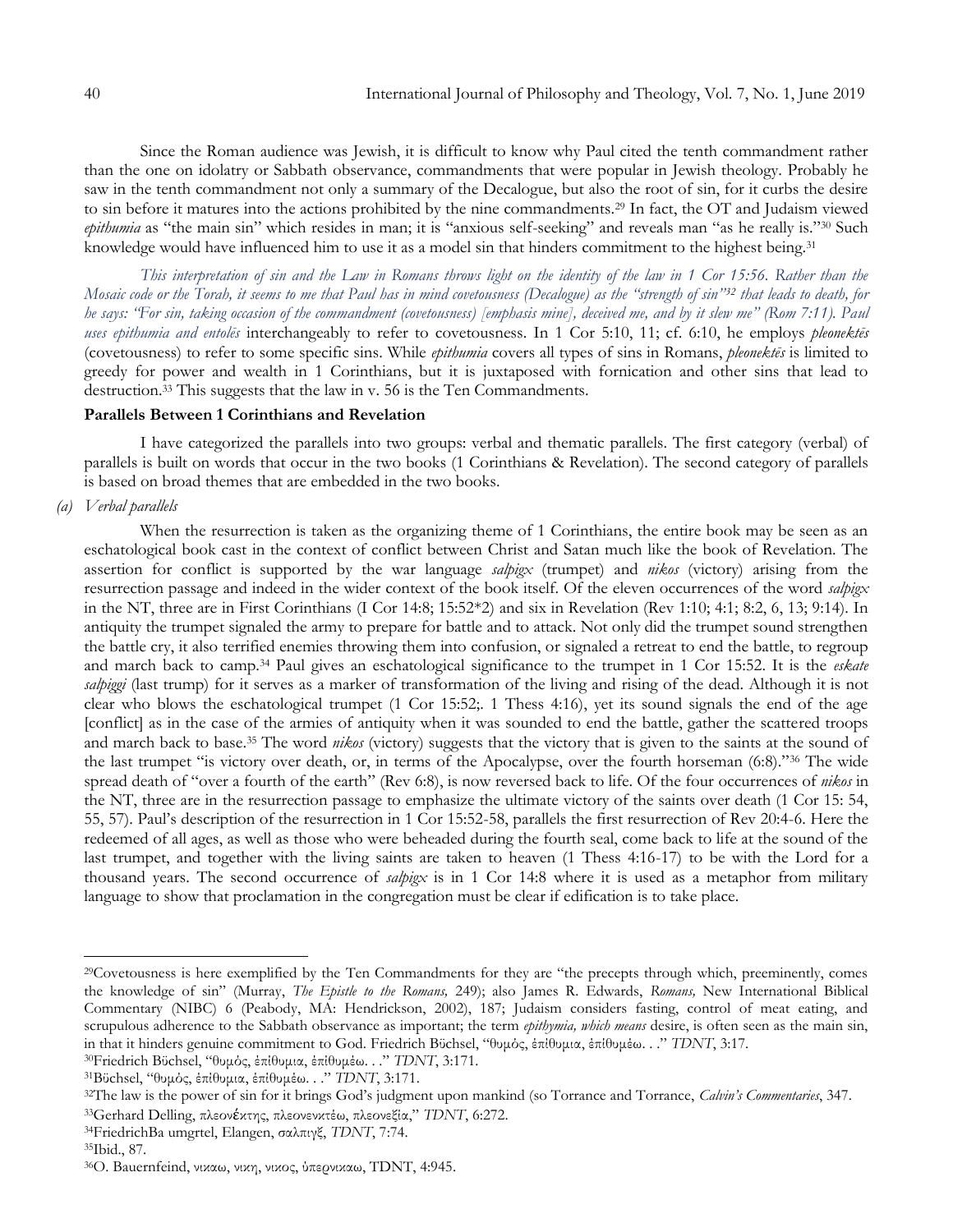Speaking in tongue without interpretation does not edify the congregation any more than a distorted trumpet sound cannot give a clear signal to the soldiers to prepare for battle.<sup>37</sup> *Salpigx* is used together with *polemos* (battle, strife, or war) to emphasize the spiritual warfare which was raging in Corinth. Of the eighteen occurrences of the word *polemos* in the NT, First Corinthians (14:8) has one probably not because the spiritual battle in Corinth was less intense than in Revelation where it occurs nine times (9:7, 9; 11:7; 12:7' 17; 13:7; 16:14; 19:19; 20:8), but because Paul uses another word not found in Revelation to describe the conflict in that church. For example the word *erides* (strife, discord, contention) occurs three times (1 Cor 1:11; 3:3; 2 Cor 12:20) in reference to the quarrels or factions that divided the church militant in Corinthian. Although *salpigx* and *polemos* in the Apocalypse do not occur together in one verse as in 1 Cor 14:8, yet we can see a parallel idea with Paul's usage of the two words as military terms. *Polemos* is mentioned in the fifth trumpet (9:7) in relation to the locusts which looked like horses prepared for battle, and *salpigx* is also mentioned in the sixth trumpet with reference to the four angels who "killed a third of mankind" when they were released from great River Euphrates (9:14-15). As in 1 Cor 14:8 where the battle is spiritual for it concerns the proper use of spiritual gifts in proclamation, so are the battles in the fifth and sixth trumpets. They indicate God's judgments and invite sinners to repentance.<sup>38</sup>

#### *(b) Thematic Parallels*

The first parallel identifies God's end-time people. First and Second Corinthians picture Paul and the Corinthian believers, who as the bride of Christ (2 Cor 11:2), as engaged into a spiritual warfare against the serpent and the evil angels who are represented by false teaches (2 cor 3, 4). Their situation compares with the great controversy in the book of Revelation in which God's end time people are represented by the pure woman of Revelation 12, who together with her child, engage into battle against the apostate woman riding on the scarlet beast of Revelation 17.<sup>39</sup>

The second parallel is the similarity in sequencing of events. In the resurrection passage, sin and death are followed by a resurrection (1 Cor 15:56). Likewise, the souls of the beheaded saints in the fourth seal (Rev 20:4, 5) together with the dead of all ages are followed by the first resurrection in eschatology and they reign with Christ a thousand years.

The third parallel is loyalty to God's law. The loyalty of the Corinthian believers to the law of God, even unto death, and their subsequent victory (15:55-56), resonates with the experience of the eschatological church in Revelation, which endures persecution because of obedience to the commandments of God (12:17); however, their fidelity like that of the Corinthians, pays off in that they vanquish the beast through the blood of the Lamb (7:14). The fourth characteristic parallel of God's people in Corinth is their faith in Christ (15:57). Their victory over sin and death and evil forces is made possible by their relationship with Christ (15:45b, 57) much like God's end-time people in Revelation who keep the faith of Christ, an expression that refers to their relationship with Christ (14:12)

Possession of the testimony of Jesus in the Corinthian church, which is the Spirit of Prophecy (Rev 19:10), is the fifth parallel. This phenomenon was made manifest in Corinth through the ministry of Paul (15:1-11), for he says to them, "Behold, I tell you a mystery" (15:51). Similarly, the Spirit of prophecy moved John the Apostle to speak of the "revelation of Jesus Christ, which God gave him to show His servants what must soon take place" (Rev 1:1). Since Rev 12 begins the eschatological section of the book, that is "the final events of this world's history,"<sup>40</sup> it seems reasonable to conclude that "the testimony of Jesus" (12:17)—which is identified as the "spirit of prophecy" (19:10), that is, the revelation of Jesus through the ministry of His inspired prophets—continues after John among God's endtime people.<sup>41</sup>

A sixth parallel between First Corinthian and Revelation touches the worship of the end-time people in the two books. In that polytheistic society, it is clear from the text that the apostle and the believers worshipped the Creator of heaven and earth.

<sup>37</sup>Friedrich, σαλπιγξ, *TDNT*, 7:85.

<sup>38</sup>Stefanovic, *Revelation of Jesus*, 284.

<sup>&</sup>lt;sup>39</sup>The true church is sometimes compared to a pure woman (Isa 54:5, 6; Jer 6:2; Eph 5:25-32), but a corrupt woman represents an apostate church (Jer 3:20; Eze 23:2, 4; Rev 17:1-3), "Woman" [Rev 12:1], *Seventh-day Adventist Bible commentary* (SDABC), rev. ed., ed. Francis D. Nichol (Washington, DC: Review & Herald, 1976-1980), 7:807.

<sup>40</sup>Stefanovic, *Revelation of Jesus,* 373.

<sup>41</sup>Ibid., 401.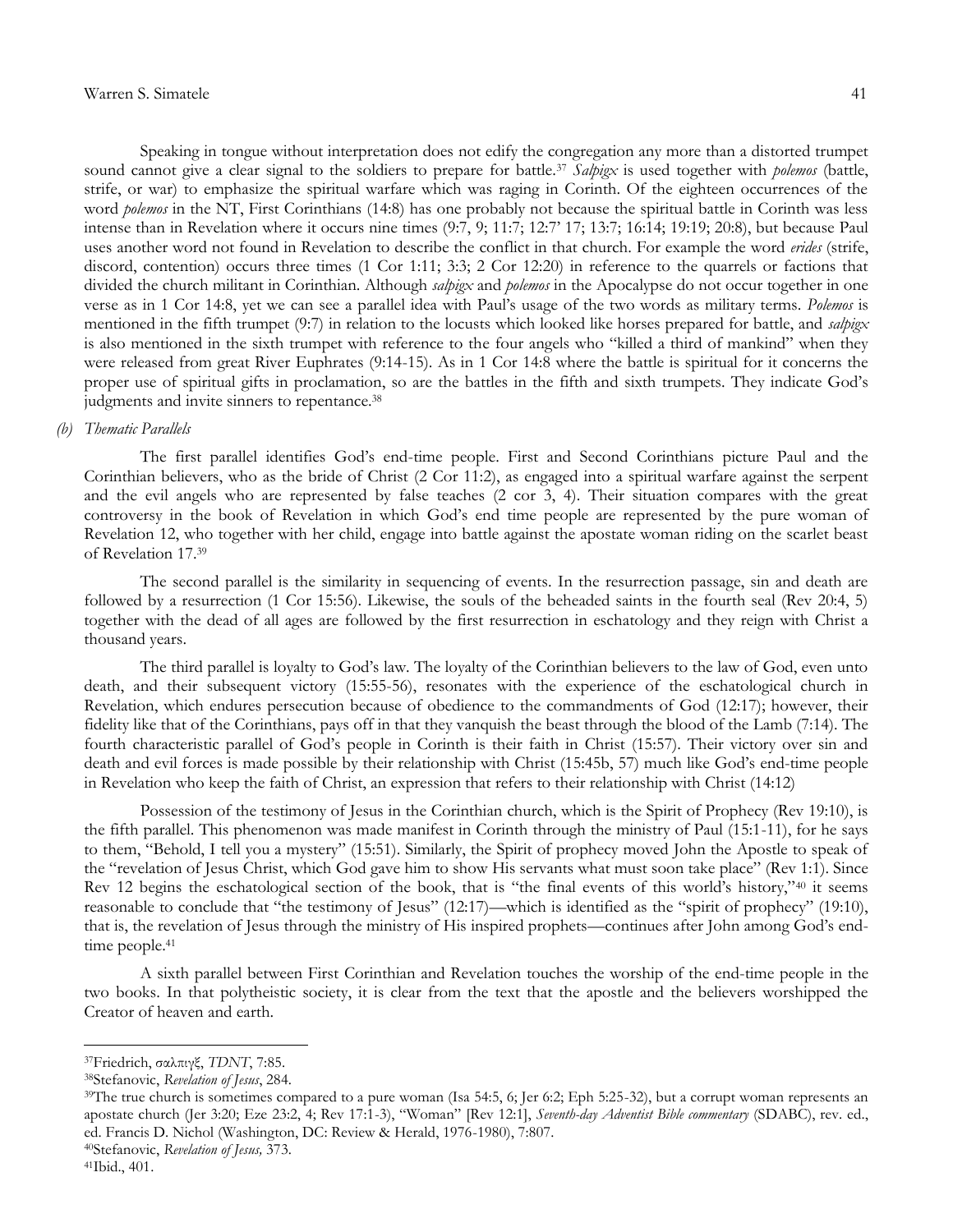Illustrations from terrestrial and celestial spheres suggest that his audience may have believed in one God, the Creator of heaven and earth (1 Cor 15:38-41; cf. Gen 1 and 2). Idolatry was condemned as a false form of worship (8:4-6; 10:20, 21). This truth parallels the teaching of God's end-time people who worship the Creator of heaven, earth, the sea, and the springs of water (Rev 14:7).

They call the world to fear God, glorify Him, and worship Him because He is the Creator of all things visible and invisible. Like their Corinthian counterparts, they condemn false worship in Babylon (14:8) because it ignores the Creator and violates His law. Although the apostle makes no direct mention of the man of sin who opposes and exalts himself "above all that is called God or that is worshipped" (2 Thess 2:3, 4), yet in 2 Corinthians, a letter written approximately four-five years after 2 Thessalonians,<sup>42</sup> within few months of the first, he warns of a spiritual warfare against "strongholds" and "every high thing that exalts itself against the knowledge of God" (10:4, 5). In Revelation, God's end-time people warn the world against receiving the mark of the beast (14:9-11).

|  |  |  |  |  |  | Table 1. Parallels Between the Corinthian Believers and the Apocalyptic Church |  |  |  |  |  |
|--|--|--|--|--|--|--------------------------------------------------------------------------------|--|--|--|--|--|
|--|--|--|--|--|--|--------------------------------------------------------------------------------|--|--|--|--|--|

| 1 Corinthians 15 and others                              | Revelation 12:17 and 14:6-12                   |
|----------------------------------------------------------|------------------------------------------------|
| Eschatological controversy (15:24, 30, 32)               | Great controversy between God and Satan (12:1- |
|                                                          | 17)                                            |
| <u>Keep God's law (15:56)</u>                            | Keep the commandments of God (12:17; 14:12)    |
| Keep the faith of Christ (15:57)                         | Keep the faith of Christ (14:12)               |
| Endure hardships (15:30, 31; cf. 2 Cor 4:8-12;           | Endure persecution (14:12)                     |
| $6:4-10$                                                 |                                                |
| Have the testimony of Jesus (1 Cor 15:51)                | Have the testimony of Jesus Christ (12:17)     |
| <u>Worship the Creator (15:22, 45, 38-41; cf. 8:4-6)</u> | Worship the Creator (14:6, 7)                  |
| Denounces idolatry (8:4-6)                               | Denounces false worship (14:8-11)              |
| The bride of Christ (15:49; cf. 2 Cor 11:1)              | <u>A pure woman (12:1)</u>                     |

Table 1 summarizes the parallels between the eschatological church of Corinth and God's end-time people in the apocalyptic book of John.

## **Nomos in Final Eschatological**

 $\overline{a}$ 

Another truth arising from the study of *nomos* in the resurrection passage is its nature in the final eschatology. In the coming age, the nature of the law cannot be determined with certainty.<sup>43</sup> The apostle gives no such details on the matter. What is clear from the context is that Christ's death and his resurrection did not abrogate the Ten Commandments; rather the two events established the Decalogue as an integral eschatological truth in the work of man's redemption. The law makes sin alive and points the sinner to Christ for victory over sin (v. 56). In the wider context, the apocalyptic book of John teaches that keepers of the commandments are given the right to the tree of life (Rev 22:14)—their obedience is rewarded in eternity. Such strong statements about the role of God's commandments in the salvation of sinners and the subsequent reward for obedience in eschatology, affirm Matthews words written some years after the resurrection that Christ came to establish the law rather than to abolish it (Matt 5:17, 18).

It can also be adduced from creation language that Paul anticipates life in the restoration to be as it was in the beginning before sin entered. Harmony characterized the entire creation (1 Cor 15:28; cf. Gen 1:31; 2:2-3), sin will not rise the second time (Nah 1:9). Eschatological order in God's kingdom will be realized when God's enemies are subjected *hipotagē* (15:24-28). Paul draws this idea from Psa 8: 6, 7 (LXX). The word *hupotasoo* occurs 4 times in the resurrection passage (vv. 27, 28), and 16 times in the LXX.<sup>44</sup> Except for the two usages in Daniel (6:13; 11:39), and one in Hagai 2:18, the word is commonly used for a king's triumph over his enemies through the Lord's help—it indicates the submission of the people of Israel to the king.

<sup>42</sup>Probably Paul wrote 2 Thessalonians from Corinth between 50-51 A.D. during his first missionary journey and 2 Corinthians in Macedonia between 56-57 A.D.in his third missionary journey.

<sup>43</sup>One extensive study in this area is that of W.D. Davies who admits that information in the sources examined respecting the role of the torah both in the Messianic and the new age is lacking, but that "Christ Himself" is the new torah exemplified in the commandment of *agap*<sup> $\hat{\theta}$ </sup> in the NT; this conclusion is in place, but seems to ignore the Decalogue as the very summary expressed in the *agap* $\hat{\theta}$  commandment as given by Christ Himself (Luke 10:27; cf. John 14:15; 15:14).

<sup>44</sup>George Morrish, comp., *A Concordance of the Septuagint,* s.v. "ύποτάσσω."